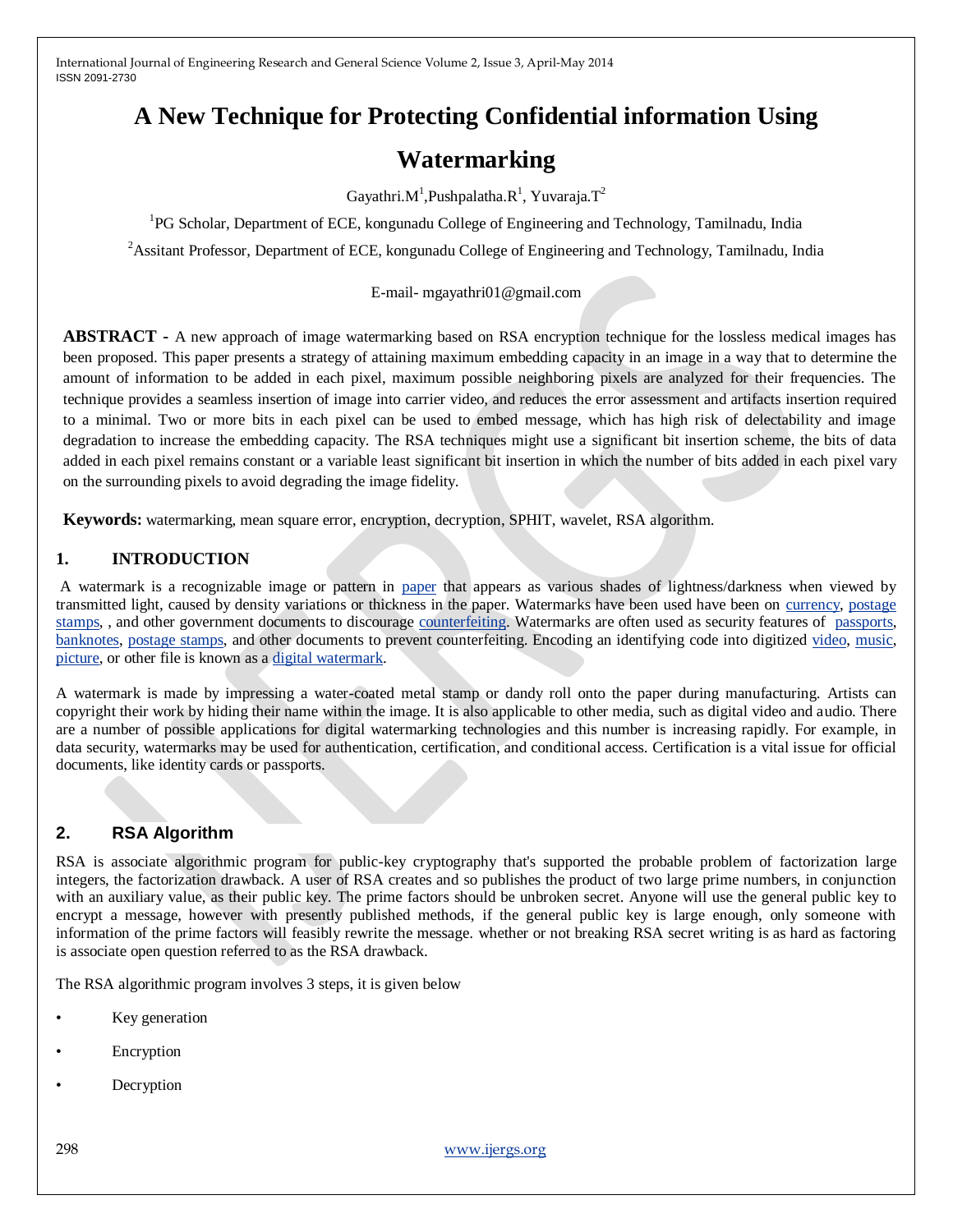#### **2.1 Key generation**

RSA involves a public key and a non-public key(private key). The general public key is well-known by everybody and is employed for encrypting messages.

Messages encrypted with the general public key will solely be decrypted in a very affordable quantity of your time using the nonpublic key.

### **2.2 Encryption**

For example, Alice transmits her public key (n, e) to Bob and keeps the private key secret. Bob then desires to send message M to Alice.

He initial turns M into a whole number m, such  $0 \le m \le n$  by exploitation an agreed-upon reversible protocol referred to as a padding scheme. He then computes the cipher text c like

 $c \equiv m^e \pmod{n}$ .

# **2.3 Decryption**

Alice will recover m from c by exploitation her non-public key (private key) exponent d via computing

$$
m \equiv c^d \pmod{n}.
$$

Given m, she will be able to recover the original message M by reversing the artifact theme

#### **3. DISCRETE WAVELET TRANSFORM**

It permits the image decomposition in several styles of coefficients conserving the image information. Such coefficients coming from completely different images are suitably combined to get new coefficients in order that the data within the original images is collected befittingly. In discrete wavelet transform (DWT), two channel filter bank is employed. When decomposition is performed, the approximation and detail element is separated 2-D discrete wavelet Transformation (DWT) converts the image from the spatial domain to frequency domain.

#### **4. PEAK SIGNAL TO NOISE RATIO**

PSNR is most typically used to measure the standard of reconstruction of loss compression codec's (e.g., for image compression). The signal during this case is that the original information, and therefore the noise is that the error introduced by compression. Once examination compression codec"s, PSNR is approximation to human perception of reconstruction quality. Although the next PSNR typically indicates that the reconstruction is of upper quality, in some cases it's going to not.

PSNR is most simply outlined via the mean square error (MSE).

Given a noise-free  $m \times n$  monochrome image I and its noisy approximation K, MSE is outlined as:

$$
MSE = \frac{1}{mn} \sum_{i=0}^{m-1} \sum_{j=0}^{n-1} [I(i,j) - K(i,j)]^2
$$

The PSNR is defined as:

$$
PSNR = 20. \log_{10}(MAX I) - 10. \log_{10} MSE
$$

Here, MAX<sub>I</sub> is that the most attainable pixel value of the image. when the pixels are delineated mistreatment eight bits per sample, this can be 255.

For color pictures with three RGB values per images, the definition of PSNR is that the same except the MSE is that the total over all squared value variations divided by image size and by three. Alternately, for color pictures the image is regenerate to a unique color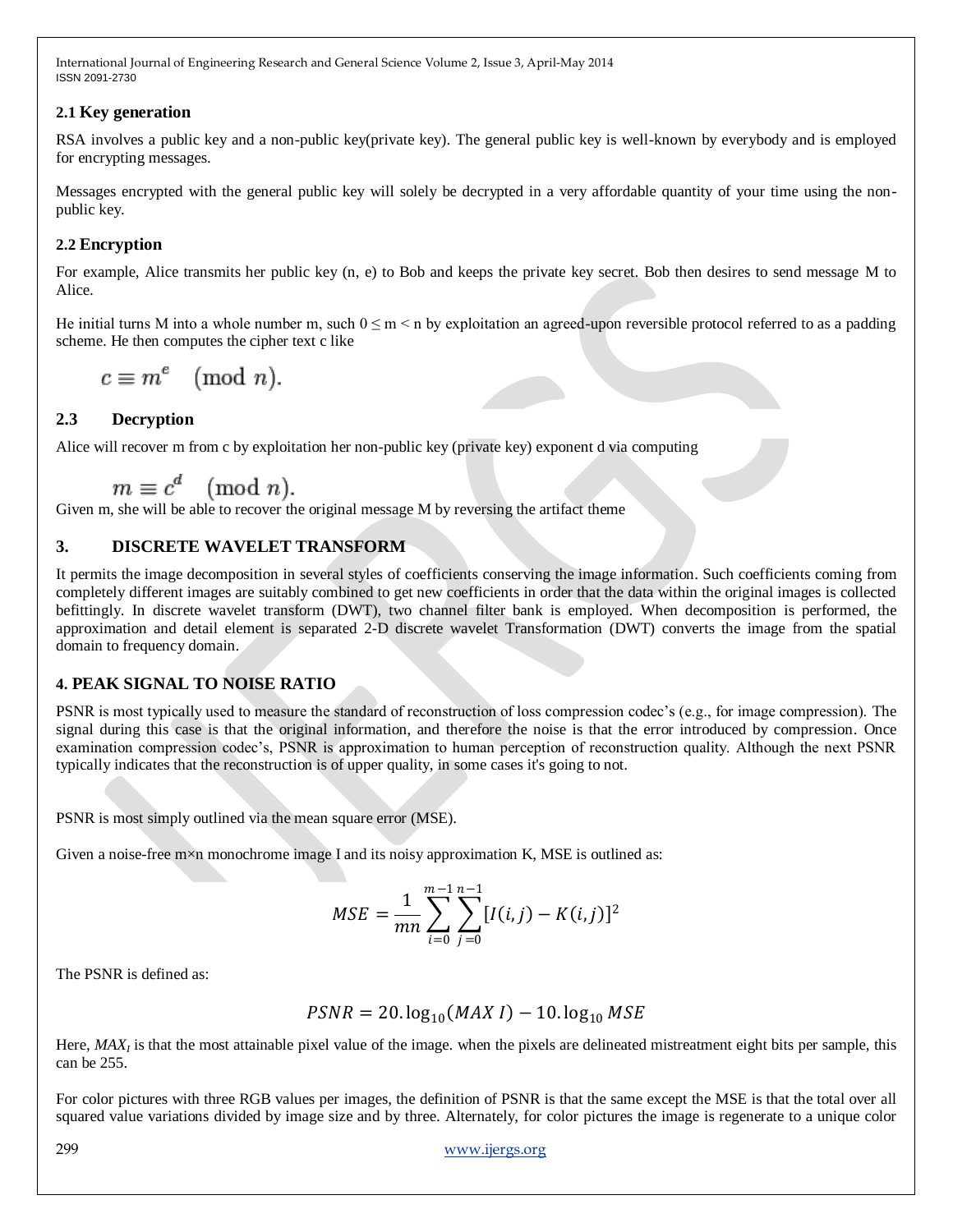space and PSNR is reported against every channel of that color space.

#### 4.1 **Testing Topology**

Depending on the knowledge that's created obtainable to the algorithmic rule, video quality check algorithms may be divided into 3 categories:

1. A "Full Reference" (FR) algorithm has access to and makes use of the original reference sequence for a comparison (i.e. a difference analysis). It can compare each pixel of the reference sequence to each corresponding pixel of the degraded sequence. FR measurements give the highest accuracy and repeatability but tend to be processing intensive.

2. A "Reduced Reference" (RR) algorithm uses a reduced side channel between the sender and the receiver which is not capable of transmitting the complete reference signal. Instead of parameters are extracted at the causation aspect that helps predicting the standard at the receiving side. RR measurements might supply reduced accuracy and represent a working compromise if information measure for the reference signal is restricted.

3. A "No Reference" (NR) algorithm only uses the degraded signal for the quality estimation and has no information of the original reference sequence. NR algorithms are low accuracy, estimates only as the originating quality of the source reference is completely unknown. A common variant of NR algorithms does not analyze the decoded video on a pixel level but work on an analysis of the digital bit stream on an IP packet level, only. The measurement is consequently restricted to a transport stream analysis.

Peak Signal to Noise magnitude relation (PSNR) could be a ubiquitously used image process performs to compare two pictures. It the foremost rudimentary estimate on the distinction between two pictures and is predicated on mean square error (MSE).

# **5. BLOCK DIAGRAM**



Fig-1 Block diagram of the System

To hide an image into the carrier video, the image is encoded using SPIHT and then apply the discrete wavelet transform. Watermarking is used to hide that image into video. After hide tha image into the video. There is no difference between the input video and the watermarking video. The image can be recovered by using the SPIHT decoding and inverse wavelet transform.